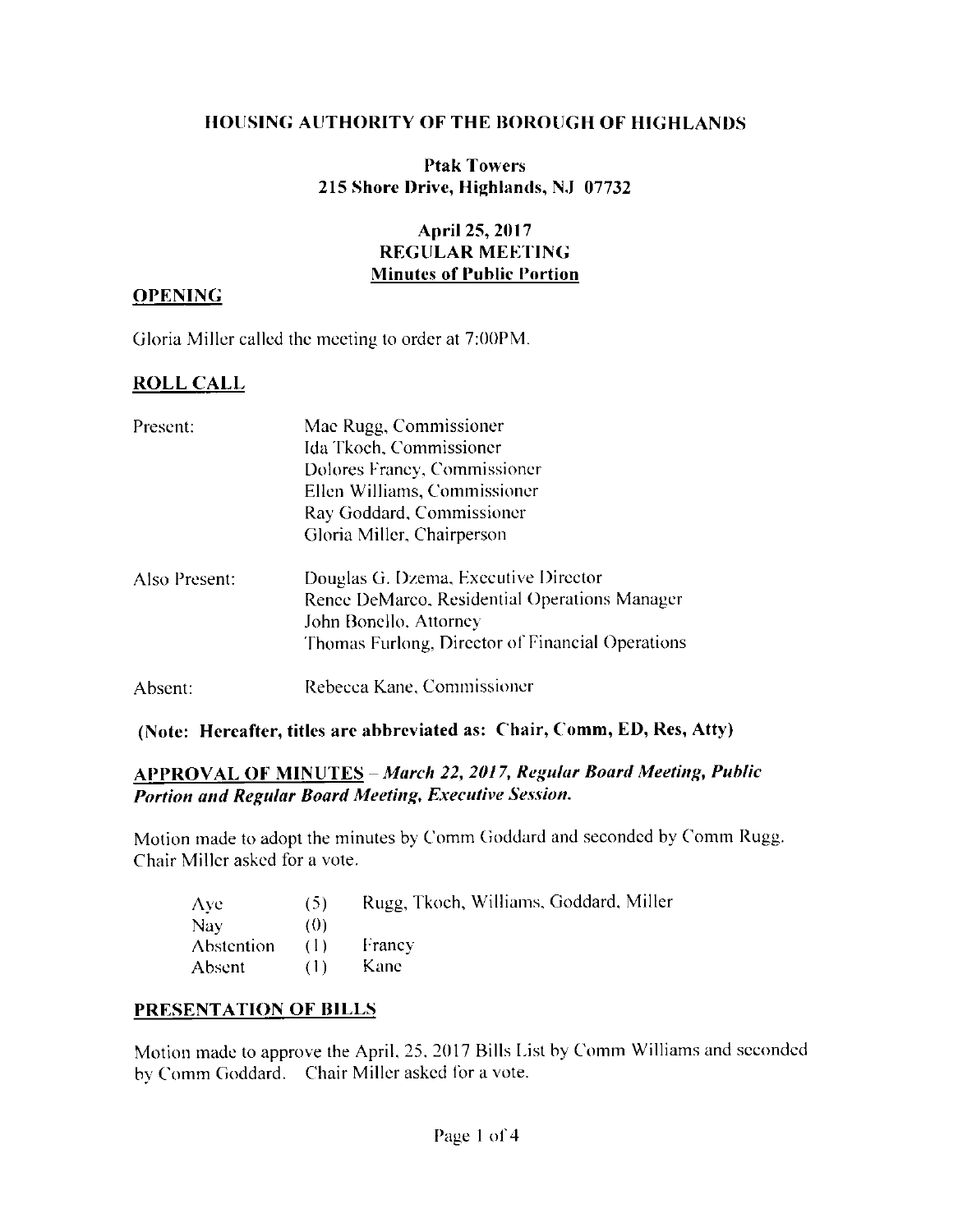| Aye               | (6)  | Rugg, Tkoch, Francy, Williams, Goddard, Miller |
|-------------------|------|------------------------------------------------|
| Nav.              | (()) |                                                |
| <b>Abstention</b> | 70)  |                                                |
| Absent            | (1)  | Kane                                           |

# **CORRESPONDENCE**

-ED Dzema: We have included correspondence that went out to the tenants over the past month to keep you updated. We did receive a note from an anonymous tenant. It is regarding the use of the computers in the community and saying that we are treating smokers cruelly and unjust as there is no shelter. We are unable to build a shelter due to the proximity of the smoking area to the building and the property line; borough zoning regulations. The net nanny will remain on the computers.

## **COMMITTEE REPORTS**

Comm Rugg – Bingo board is not working (a service call will be made). The bingo players want to change bingo to Thursday's.

Comm Tkoch – Not enough people are attending the Yoga or Art Workshop (a notice was delivered to every tenant, and flyers hung). It is great to have the speed sign out in front of the building. The hall carpets need to be cleaned (we are scheduling a service to clean the carpets).

April Vacancy report: 0 vacancies at Ptak and JPM. 6 residents on the Ptak waiting list and 93 non-residents. 5 residents on the JPM waiting list and 54 non-residents.

# **OFFICERS & STAFF REPORTS**

### ED Dzema-

-RAD Program – HUD is putting pressure on HA's that have not closed, to come up with a firm plan. The Federal Home Loan Bank application is being published, results will be out in November, we have asked HUD for an extension.

-Non-Smoking Policy – HUD wide program has to be implemented in the next  $18$ months. This will be enforced, it is a mandatory requirement; no exceptions. -Sewer charges – Comm Goddard spoke about us contesting our sewer bill. We wrote a letter to the borough administrator, came back as a no. Comm Goddard would be willing to attend a borough council meeting where it is on the agenda. -June board meeting has been changed to June 20.

# <u>OLD BUSINESS</u> –

Renee - Highlands Arts Council held at a Finger Painting workshop on April 20, 1:00pm - 4:00pm in the community room. 2 tenants attended. Comm Williams will conduct the next workshop May 23; on oral history, telling your life story.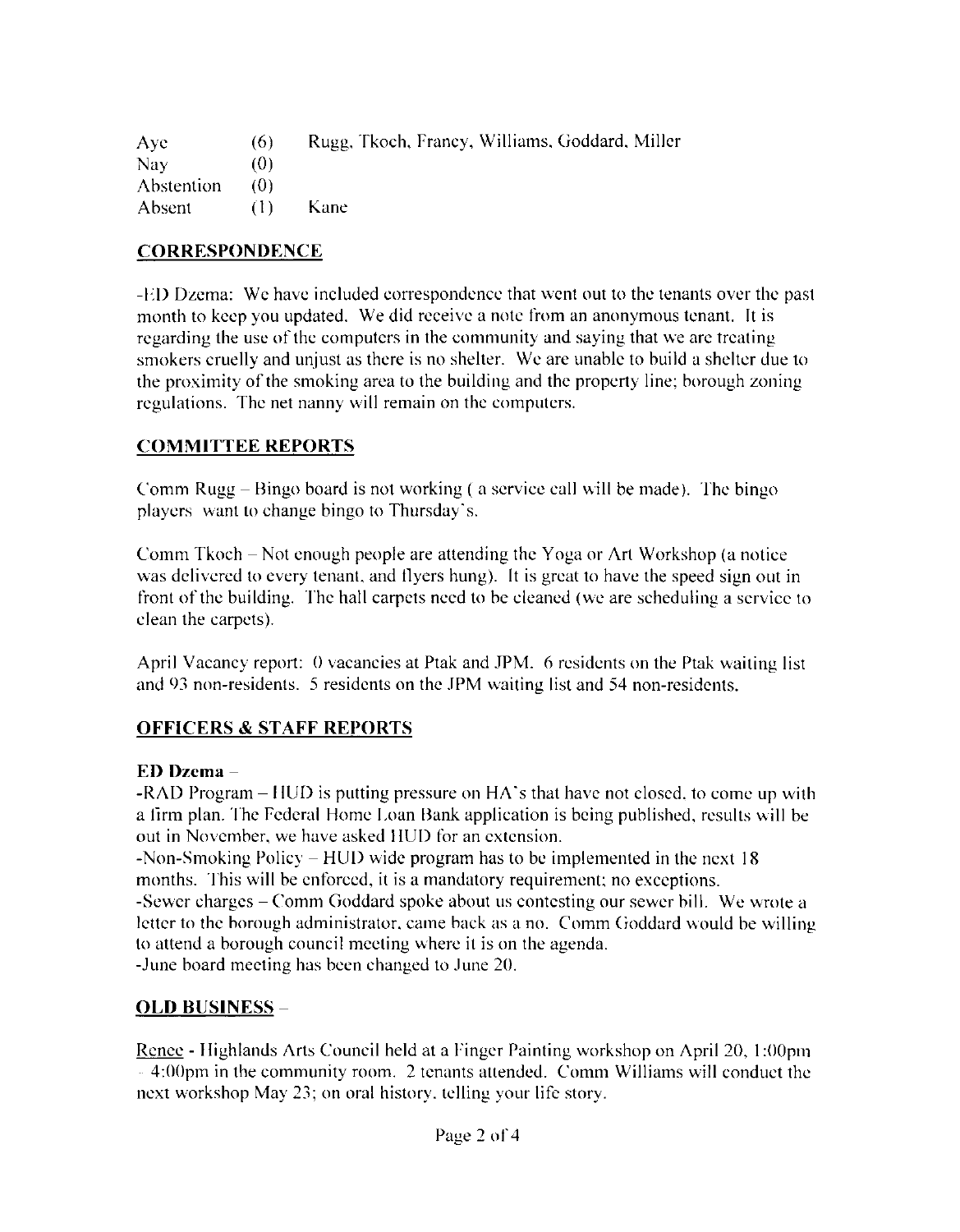### $NEW$  BUSINESS – None to report.

## **RESOLUTIONS -**

 $FY17-026$  - Resolution awarding the contract for legal services to Manna & Bonello for</u> \$5,400.00 through May 31, 2018.

Motion was made by Comm Goddard and seconded by Comm Francy.

| Aye        | (6)     | Rugg, Tkoch, Francy, Williams, Goddard, Miller |
|------------|---------|------------------------------------------------|
| Nay        | (0)     |                                                |
| Abstention | 70)     |                                                |
| Absent     | ( I ) - | Kane                                           |

Budget discussion – ED Dzema and Tom Furlong, CFO, introduced the budget for FYE June 2018. It will be sent to DCA for comments/approval once the following Resolution is passed. Once we receive it back approved by the DCA we will bring it back for adoption.

 $\text{FY17-027}$  – Resolution authorizing submission of the FY2017/2018 Budget to the State of New Jersey Department of Community Affairs.

Motion was made by Comm Williams and seconded by Comm Francy.

| Aye        | (6)     | Rugg, Tkoch, Francy, Williams, Goddard, Miller |
|------------|---------|------------------------------------------------|
| Nay        | (0)     |                                                |
| Abstention | (0)     |                                                |
| Absent     | ( I ) - | Kane                                           |

 $\frac{FY17-028}{FY}$  - Resolution authorizing submission of the asset management budget "AMP" to the U.S. Department of HUD.

Motion was made by Comm Goddard and seconded by Comm Francy.

| Aye        | (6) | Rugg, Tkoch, Francy, Williams, Goddard, Miller |
|------------|-----|------------------------------------------------|
| <b>Nay</b> | (0) |                                                |
| Abstention | 70) |                                                |
| Absent     | (1) | Kane                                           |

### **PUBLIC PORTION**

Veronica Staehle, apt.  $219 -$  How is the backyard progressing? Will we be able to have a garden this year? ED Dzema, the weather has not been co-operating, hopefully the generator project should be done in 2/3 weeks. Provided they are able to restore the soil, you should be able to have a garden.